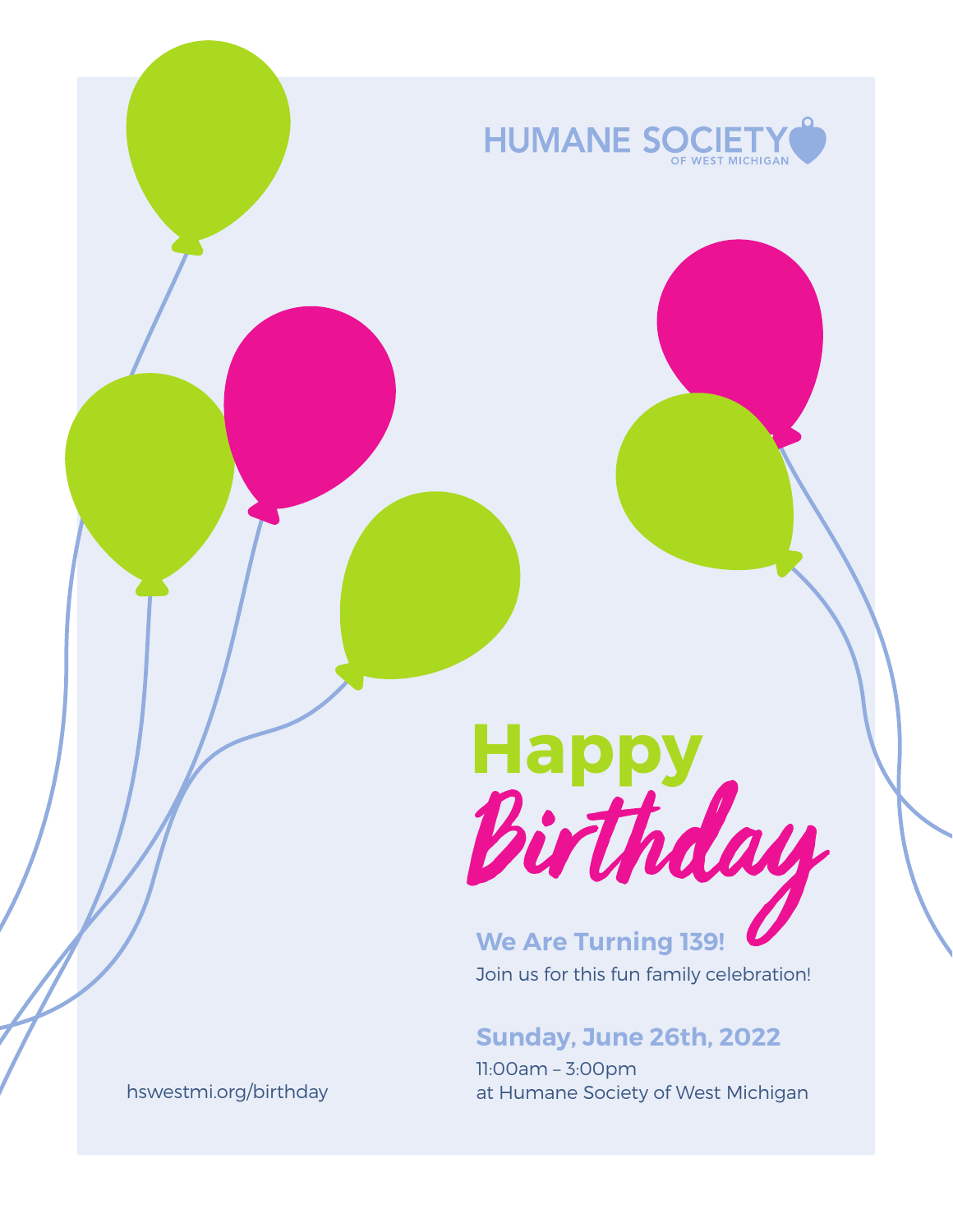# ponsorship Opportunities **Birthday Party**



**Best Fur-iend**

- Mentions on Radio and TV Media Appearances
- **Logo on Event Website**
- Social Media Promotion
- Acknowledgment in Humane Society of West Michigan's Impact Report to nearly 4,000 HSWM supporters
- Prominent Positioning of Signage at the Event (Company Provided)
- Opportunity to Host a Top Level Activity or Booth at the Event



### **Paw-ty Partner**

- Mentions on Radio Appearances
- Logo on Event Website
- Social Media Promotion
- Opportunity to Host a Medium Level Activity or Booth at the Event



## **Happy Tail**

- Logo on Event Website
- Social Media Promotion
- Employee Volunteer Opportunities at the Event